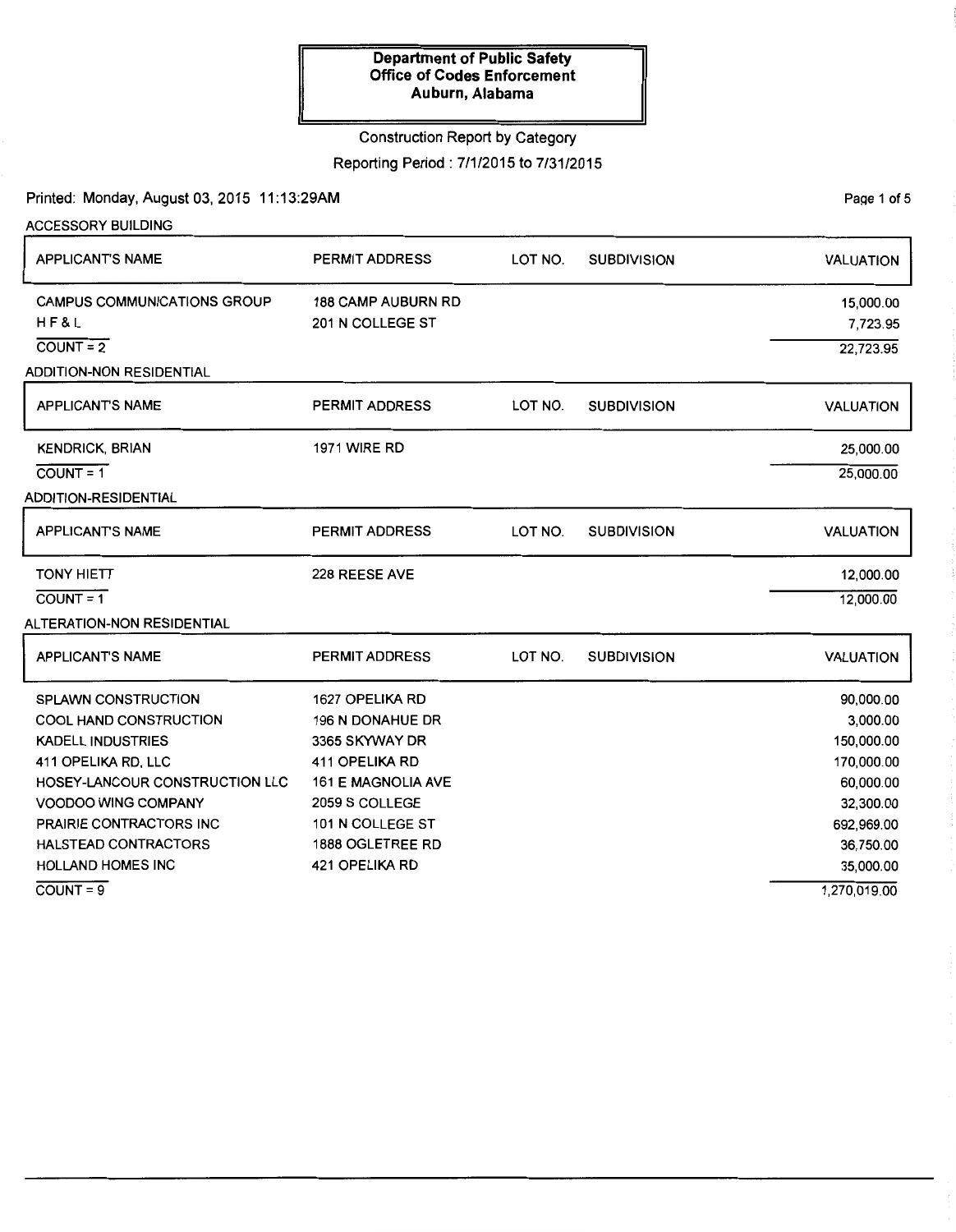## Construction Report by Category

Reporting Period : 7/1/2015 to 7/31/2015

# Printed: Monday, August 03, 2015 11: 13:29AM

ALTERATION-RESIDENTIAL

| <b>APPLICANTS NAME</b>                          | <b>PERMIT ADDRESS</b>     | LOT NO. | <b>SUBDIVISION</b> | <b>VALUATION</b> |
|-------------------------------------------------|---------------------------|---------|--------------------|------------------|
| <b>ANN STRICKLAND</b>                           | 140 CONE ST               |         |                    | 4,500.00         |
| H F & L CONSTRUCTION                            | <b>156 N DONAHUE DR</b>   |         |                    | 30,000.00        |
| ARROWHEAD CONSTRUCTION COMPANY 535 N COLLEGE ST |                           |         |                    | 100,000.00       |
| INNOVATIVE CONSTRUCTION SERVIC                  | 644 W MAGNOLIA AVE        |         |                    | 12,000.00        |
| NICHOLS CONCRETE EQUIPMENT CO                   | 2655 WINDY HILL CIR       |         |                    | 3,389.00         |
| <b>COURT SQUARE COND ASSC</b>                   | 601 N GAY ST              |         |                    | 140,400.00       |
| LEWIS A CHERRY GENERAL CONTRAC                  | 1240 GROVE PARK           |         |                    | 25,000.00        |
| J D WHITECONSTRUCTION                           | 2205 VINCENTE DR          |         |                    | 3,000.00         |
| AKT CONSTRUCTION COMPANY                        | 657 EAST LN               |         |                    | 7,000.00         |
| <b>ALLAN RAY</b>                                | 322 WILSON ST             |         |                    | 10,000.00        |
| WINDOW WORLD OF MONTGOMERY                      | <b>403 SANDERS ST</b>     |         |                    | 2,717.00         |
| WINDOW WORLD OF MONTGOMERY                      | 621 BURKE PL              |         |                    | 6,220.00         |
| $COUNT = 12$                                    |                           |         |                    | 344,226.00       |
| AMUSEMENT/SOCIAL/RECREATIONAL                   |                           |         |                    |                  |
| <b>APPLICANT'S NAME</b>                         | <b>PERMIT ADDRESS</b>     | LOT NO. | <b>SUBDIVISION</b> | <b>VALUATION</b> |
| M D THOMAS CONST. INC.                          | 1411 MCCURRY LN           |         |                    | 47,750.00        |
| $COUNT = 1$                                     |                           |         |                    | 47,750.00        |
| INDUSTRIAL                                      |                           |         |                    |                  |
| <b>APPLICANT'S NAME</b>                         | <b>PERMIT ADDRESS</b>     | LOT NO. | <b>SUBDIVISION</b> | <b>VALUATION</b> |
| <b>SIDES DRYWALL</b>                            | <b>1280 FINANCIAL CIR</b> |         |                    | 225,000.00       |
| $COUNT = 1$                                     |                           |         |                    | 225,000.00       |
| OFFICE/BANK/PROFESSIONAL                        |                           |         |                    |                  |
| <b>APPLICANT'S NAME</b>                         | PERMIT ADDRESS            | LOT NO. | <b>SUBDIVISION</b> | <b>VALUATION</b> |
| <b>CASSIDA CONSTRUCTION</b>                     | 1910 E SAMFORD AVE        |         |                    | 500,000.00       |
| $COUNT = 1$                                     |                           |         |                    | 500,000.00       |

PaQe 2 of 5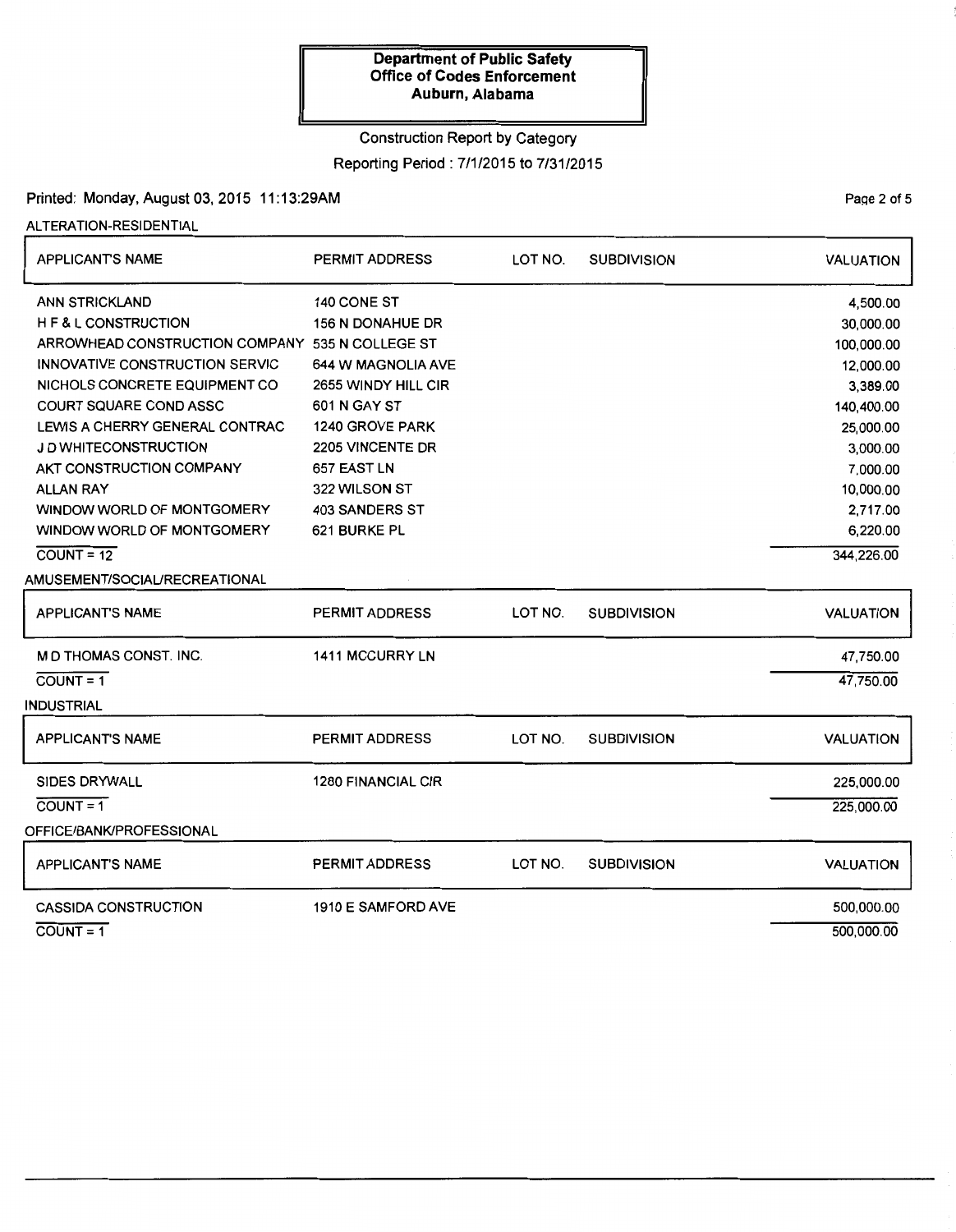# Construction Report by Category

## Reporting Period : 7/1/2015 to 7/31/2015

# Printed: Monday, August 03, 2015 11: 13:29AM

# ROOFING-RESIDENTIAL

| <b>APPLICANT'S NAME</b>      | <b>PERMIT ADDRESS</b>        | LOT NO. | <b>SUBDIVISION</b> | <b>VALUATION</b> |
|------------------------------|------------------------------|---------|--------------------|------------------|
| <b>MID SOUTH SIDING</b>      | 1036 E UNIVERSITY DR         |         |                    | 6,600.00         |
| SUPERIOR ROOFING             | <b>884 TERRACE ACRES CIR</b> |         |                    | 10,730.00        |
| <b>WILLIAM MARTIN</b>        | 353 SAINT JAMES DR           |         |                    | 9,800.00         |
| <b>SUPERIOR ROOFING</b>      | <b>713 PATRICK RD</b>        |         |                    | 12,000.00        |
| <b>SUPERIOR ROOFING</b>      | 927 E MAGNOLIA AVE           |         |                    | 6,585.00         |
| A & J DEVELOPMENT COMPANY    | <b>110 THOMAS ST</b>         |         |                    | 3,330.00         |
| <b>B &amp; L ROOFING</b>     | 447 N COLLEGE                |         |                    | 4,950.00         |
| <b>SUPERIOR ROOFING</b>      | <b>CARTER ST</b><br>110      |         |                    | 4,845.00         |
| <b>SUPERIOR ROOFING</b>      | <b>802 CHICKASAW AVE</b>     |         |                    | 4,160.00         |
| <b>TRIPLE B CONSTRUCTION</b> | 688 HIGHLAND RD              |         |                    | 13,745.00        |
| <b>SUPERIOR ROOFING</b>      | <b>228 SHELTON MILL RD</b>   |         |                    | 5,900.00         |
| <b>SUPERIOR ROOFING</b>      | <b>1535 ANNALUE DR</b>       |         |                    | 6,815.00         |
| <b>SUPERIOR ROOFING</b>      | 486 MARTIN AVE               |         |                    | 9,770.00         |
| <b>SUPERIOR ROOFING</b>      | 163 COX ST                   |         |                    | 9,970.00         |
| <b>B &amp; L ROOFING</b>     | <b>723 PATRICIA CIR</b>      |         |                    | 2,850.00         |
| $COUNT = 15$                 |                              |         |                    | 112.050.00       |

PaQe 3 of 5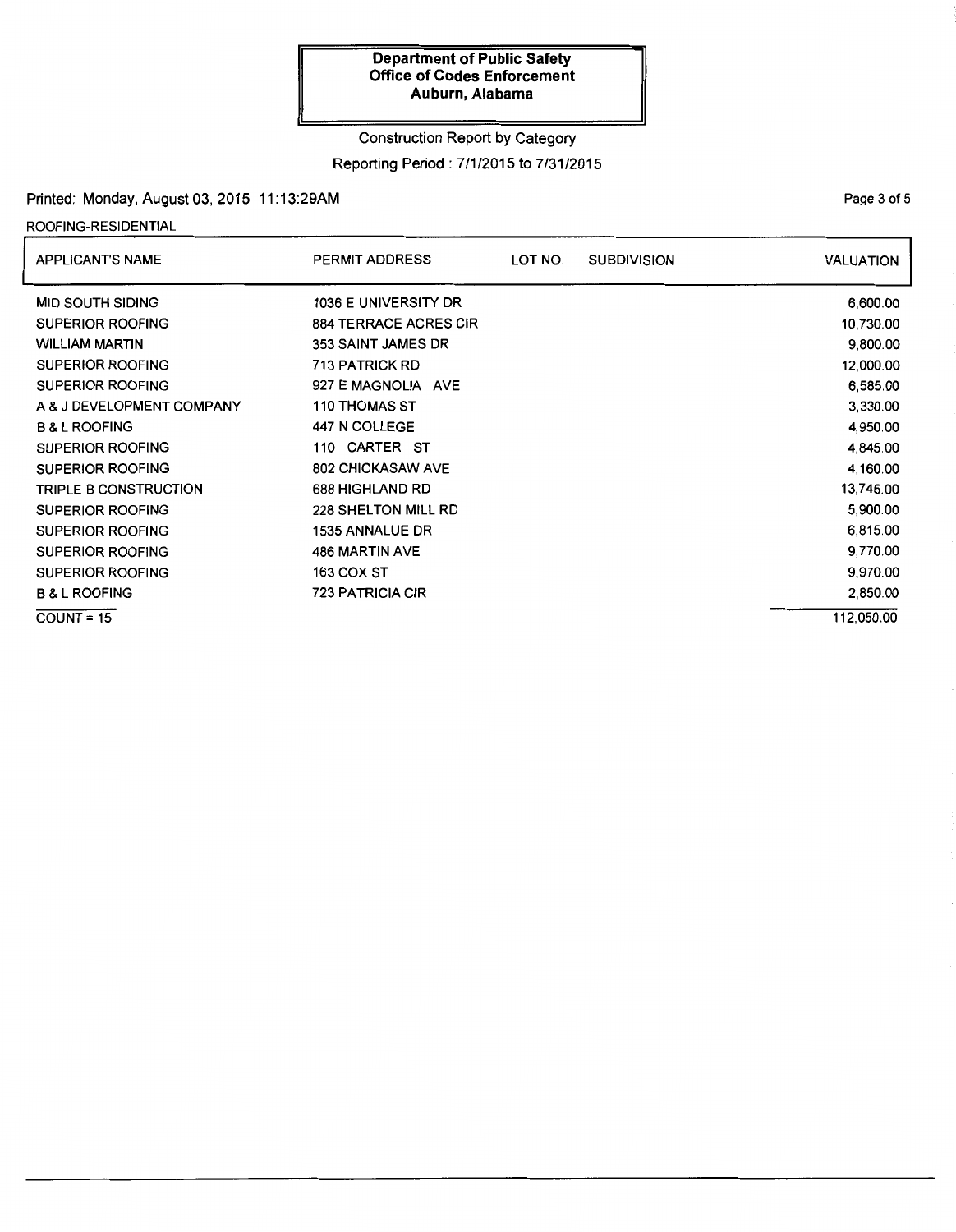# Construction Report by Category Reporting Period: 7/1/2015 to 7/31/2015

# Printed: Monday, August 03, 2015 11:13:29AM Printed: Monday, August 03, 2015 11:13:29AM

#### SINGLE FAMILY HOUSE-DETACHED

| <b>APPLICANT'S NAME</b>         | <b>PERMIT ADDRESS</b>     | LOT NO.         | <b>SUBDIVISION</b>           | <b>VALUATION</b> |
|---------------------------------|---------------------------|-----------------|------------------------------|------------------|
| <b>HAYLEY-FREEMAN CONST CO</b>  | 178 SIENA PL              | 106             | <b>TUSCANY HILLS</b>         | 143,879.00       |
| <b>LANDMARK PROPERTIES</b>      | 1505 MARLEY LN            | 120             | <b>EAST LAKE SUBDIVISION</b> | 325,506.14       |
| <b>HARRIS DOYLE HOMES</b>       | 1153 SOUTHRIDGE CT        | $10$            | <b>CYPRESS POINT</b>         | 370,028.12       |
| <b>HARRIS DOYLE HOMES</b>       | <b>1117 SOUTHRIDGE CT</b> | 4               | <b>CYPRESS POINT</b>         | 287,058.40       |
| <b>MICHAEL A MONK</b>           | <b>2 KIPLING LN</b>       | 1               | <b>LEGACY</b>                | 247,550.21       |
| <b>HOLLAND HOMES INC.</b>       | <b>1711 MUIR DR</b>       | 45              | <b>STONE CREEK</b>           | 186,505.57       |
| <b>HOMESTEAD RESIDENTIAL</b>    | 1691 EASTON CT            | 21A             | <b>EAST LAKE SUBDIVISION</b> | 334,752.61       |
| <b>MICHAEL SCHUMACHER</b>       | 284 TALLYHO DR            | 23              | <b>WOODLAND</b>              | 342,000.00       |
| HOMESTEAD RESIDENTIAL           | 1697 EASTON CT            | 22A             | <b>EAST LAKE SUBDIVISION</b> | 336,535.06       |
| DACK HOMES WEST LLC             | 2164 AUTUMN RIDGE WAY     | 138             | <b>AUTUMN RIDGE</b>          | 204,741.55       |
| HOMESTEAD RESIDENTIAL           | <b>1833 SEAGRAVE CT</b>   | 655             | <b>CAMDEN RIDGE</b>          | 306,979.68       |
| <b>STONE MARTIN BUILDERS</b>    | 2596 SALFORD ST           | 148             | <b>COTSWOLDS</b>             | 292,377.05       |
| <b>STONE MARTIN BUILDERS</b>    | 2585 SALFORD ST           | 143             | <b>COTSWOLDS</b>             | 318,970.07       |
| <b>GEORDAN COMMUNITIES</b>      | 2236 MONTIANO LN          | 12 <sub>b</sub> | <b>TIVOLI</b>                | 283,228.55       |
| <b>MICHAEL A MONK</b>           | <b>468 MERIMONT BLVD</b>  | 11              | <b>ASHETON LAKES</b>         | 364, 343.82      |
| <b>HARRIS DOYLE HOMES</b>       | <b>1159 SOUTHRIDGE CT</b> | 11              | <b>CYPRESS POINT</b>         | 282,757.32       |
| <b>HARRIS DOYLE HOMES</b>       | <b>1207 SOUTHRIDGE CT</b> | 19              | <b>CYPRESS POINT</b>         | 294,957.20       |
| <b>HARRIS DOYLE HOMES</b>       | <b>1228 SOUTHRIDGE CT</b> | 53              | <b>CYPRESS POINT</b>         | 294,957.20       |
| <b>HARRIS DOYLE HOMES</b>       | <b>1216 SOUTHRIDGE CT</b> | 55              | <b>CYPRESS POINT</b>         | 324 587.82       |
| <b>SIMS &amp; COMPANY LLC</b>   | <b>1562 MARIE LOOP</b>    | 54              | <b>EAST LAKE SUBDIVISION</b> | 377,627.08       |
| <b>HOMEWORKS OF ALABAMA INC</b> | 2209 N DONAHUE DR         | 78              | <b>OAK GROVE</b>             | 255,144.07       |
| <b>H F &amp; L CONSTRUCTION</b> | 1610 MAYFAIR CT           | 167             | <b>GROVE HILL</b>            | 443,423.08       |
| <b>GRAYHAWK HOMES INC</b>       | 1627 N CAMDEN DR          | 2               | <b>DONAHUE RIDGE</b>         | 290,474.42       |
| <b>GRAYHAWK HOMES INC</b>       | 2333 ANNANDALE LN         | 405             | <b>ASHETON LAKES</b>         | 449, 183. 75     |
| <b>GRAYHAWK HOMES INC</b>       | 2060 KEITH CT             | 2               | <b>DONAHUE RIDGE</b>         | 187,771.64       |
| HOMESTEAD RESIDENTIAL           | 1012 STARR CT             | 11              | <b>ROSEMARY GATE</b>         | 185,022.96       |
| DILWORTH DEVELOPMENT            | 903 ANDREWS AVE           | 206             | YARBROUGH FARMS -THE PARC    | 327,000.00       |
| <b>EASTBROOK HOMES</b>          | 1973 SEQUOIA DR           | 129             | <b>PRESERVE</b>              | 243,663.80       |
| <b>ERIC HEMBERG</b>             | 3844 NASH CREEK DR        | 10              | <b>NASH CREEK</b>            | 531,716.71       |
| $COUNT = 29$                    |                           |                 |                              | 8,832,742.88     |
| <b>STORE/CUSTOMER SERVICE</b>   |                           |                 |                              |                  |
| <b>APPLICANT'S NAME</b>         | <b>PERMIT ADDRESS</b>     | LOT NO.         | <b>SUBDIVISION</b>           | <b>VALUATION</b> |
| <b>DAVID WALKER</b>             | <b>1839 OPELIKA RD</b>    |                 |                              | 975,000.00       |

COUNT= 1 975,000.00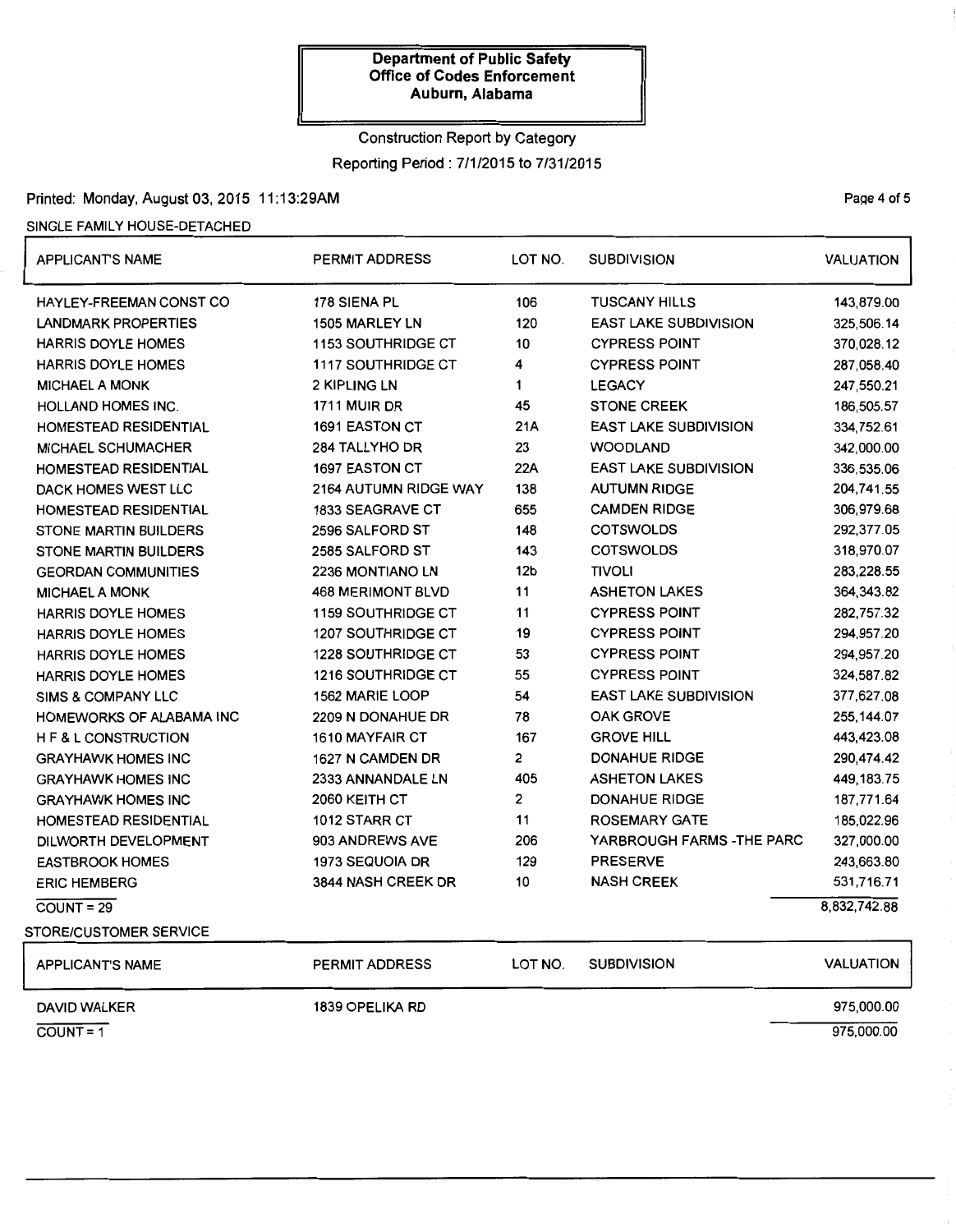Construction Report by Category

Reporting Period: 7/1/2015 to 7/31/2015

Printed: Monday, August 03,2015 11:13:29AM

1WO-FAMILY BUILDING

| <b>APPLICANT'S NAME</b>        | <b>PERMIT ADDRESS</b>        | LOT NO. | <b>SUBDIVISION</b> | <b>VALUATION</b> |
|--------------------------------|------------------------------|---------|--------------------|------------------|
| HAYLEY-FREEMAN CONST CO        | <b>1140-1142 DISTRICT CT</b> | 8       | <b>WILLIAMS</b>    | 126,000.00       |
| <b>HAYLEY-FREEMAN CONST CO</b> | <b>1134-1136 DISTRICT CT</b> | 9       | <b>WILLIAMS</b>    | 126,000.00       |
| <b>HAYLEY-FREEMAN CONST CO</b> | 1126-1128 DISTRICT CT        | 10      | <b>WILLIAMS</b>    | 126,000.00       |
| $COUNT = 3$                    |                              |         |                    | 378,000.00       |

TOTAL COUNT= 76

TOTAL VALUATION=

12,744,511.83

and Rule

BUILDING OFFICIAL

Page 5 of 5